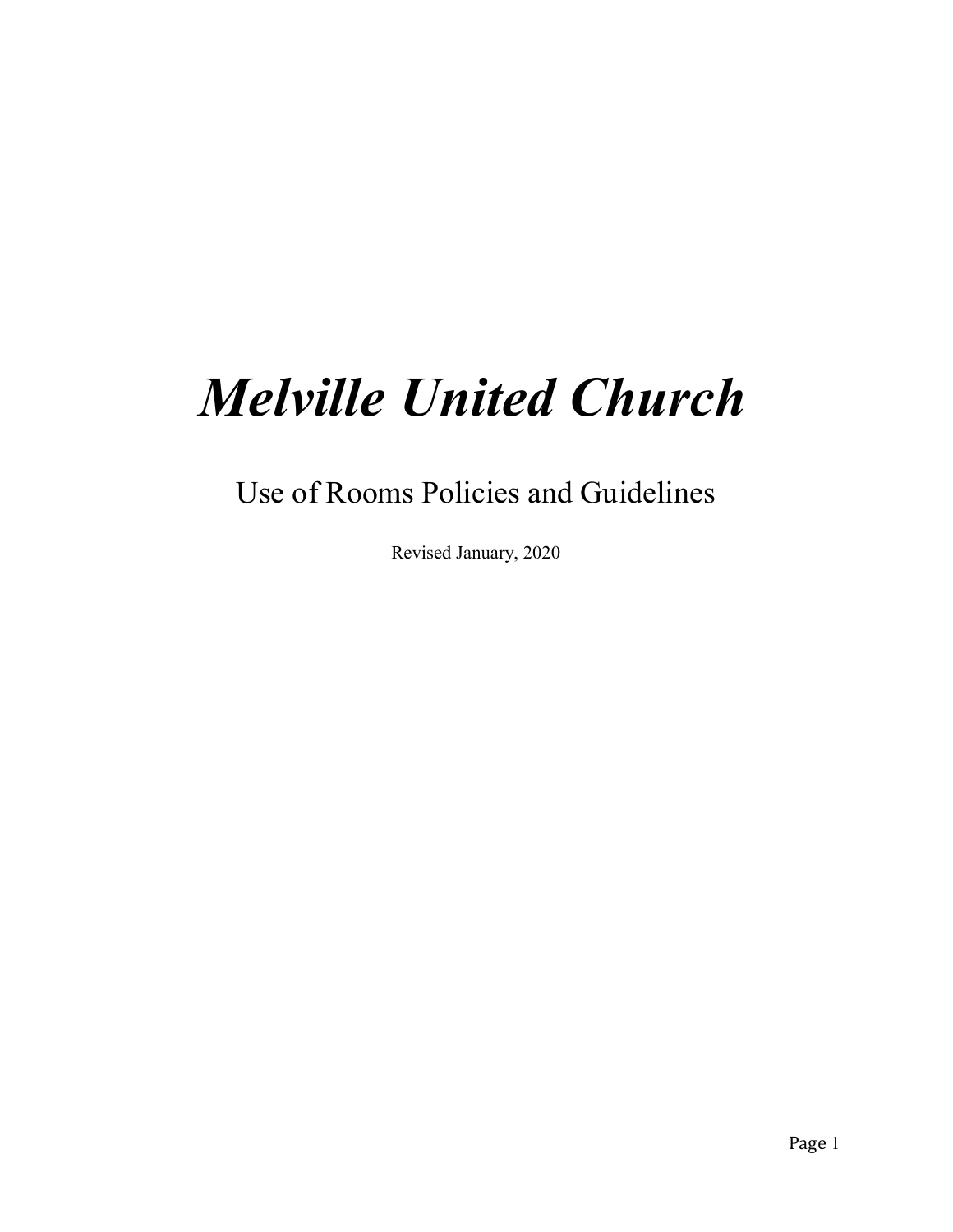#### Policies for Use of Rooms

 Historically, our church has been a meeting place for many diverse community groups and organizations. The purpose of this document is to provide church members and the general public with a set of policies and guidelines that can be used to manage room use.

- 1) Church committees and groups (internal) will normally have priority over external groups. (see 3a, below)
- 2) All groups should book their rooms through the church office. Where conflicts arise over the use of rooms, the Room Use Manager (R.M.), as designated by the Property Committee, will help the parties resolve their differences.
- 3) The R.M. will promote the following strategies to resolve conflicting needs for space.
	- a) Contracts for room use entered into by the church with external groups will be honoured, but to the extent that it has been stipulated in the room use agreement. Rooms may be substituted or traded to resolve conflicts. Good business practice dictates that this should be the exception and not the rule.
	- b) Unresolved conflicts will be referred to the Property Committee, Church Council, or where time constraints dictate, the Council Executive.
	- c) Where two groups arrive at the church building with conflicting expectations for room use, compromise, tolerance and grace should be exercised until the situation can be resolved.
- 4) The United Church of Canada has a history of tolerance and inclusiveness. If a concern about the suitability of an outside group that is using our facility arises, those involved should bring their concerns to Church Council. In doing so, the details of these concerns should be documented and presented to Council in a way that allows informed decisions to be made.
- 5) Our Committees will not be charged any fees for their use of rooms. Groups may request that certain areas and/or times are put aside for their exclusive use. This will normally require the approval of Council, realizing that the "cost" of our policies may be the deferral of room use fees.
- 6) Our Committees may also sponsor an outside group wishing to use our facilities, with the approval of Council. (See Guidelines #4, page 7)
- 7) Fees are applicable to both non-members and members of Melville, due to government requirements.

The Property Committee

Approved by Church Council, January 8, 2020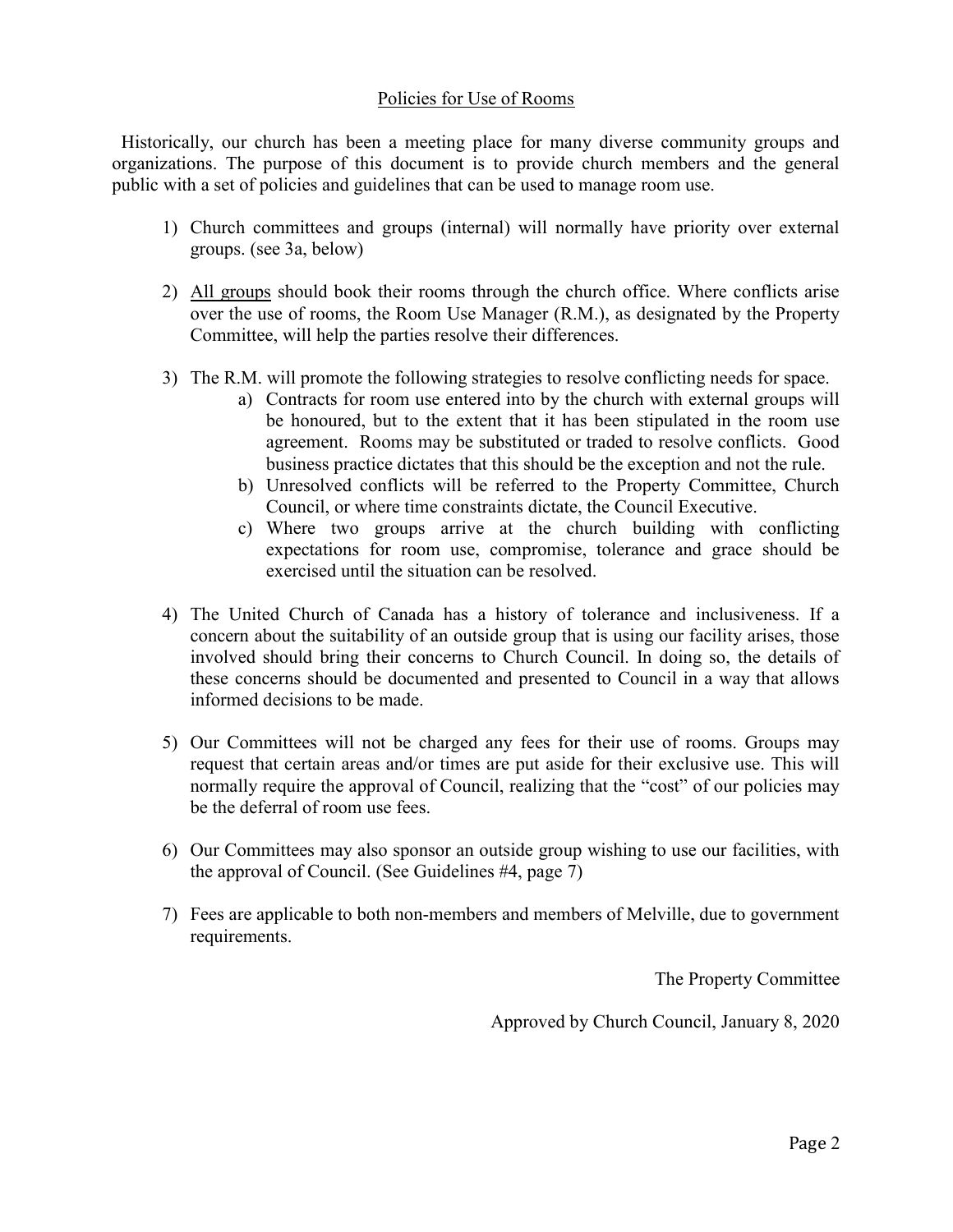### Use of Rooms - Weddings

This includes the Sanctuary for two hours, plus rehearsal time, the parking lot for these periods, plus limited use of additional rooms on the main floor that may be required during the course of the ceremony. This also includes the use of the sound system, organ and piano.

Permission to use the organ must be obtained from the Worship and Music Committee, or Music Director, if anyone other than the church organists will be playing.

Use of the Chapel includes the use of Melville's keyboard.

A portable sound system is available for the Chapel for a fee of \$28.00.

It is expected that an honorarium for the minister, and organist if required, will also be paid.

The honorarium for the Minister is \$300.00 in the church, and \$300.00 outside the church premises, along with mileage at \$0.50/km. The honorarium for the Minister for a wedding rehearsal is \$50.00.

The honorarium for the organist is minimum \$180.00 in the Sanctuary or Chapel plus \$60.00 if the organist is required for the rehearsal.

The honorarium for the custodial services and sound system operation is \$90.00 for the Sanctuary and \$45.00 for the Chapel, and is to be added to the rental fee for the respective room in use.

These honorariums for the Minister and organist must be paid directly to the staff.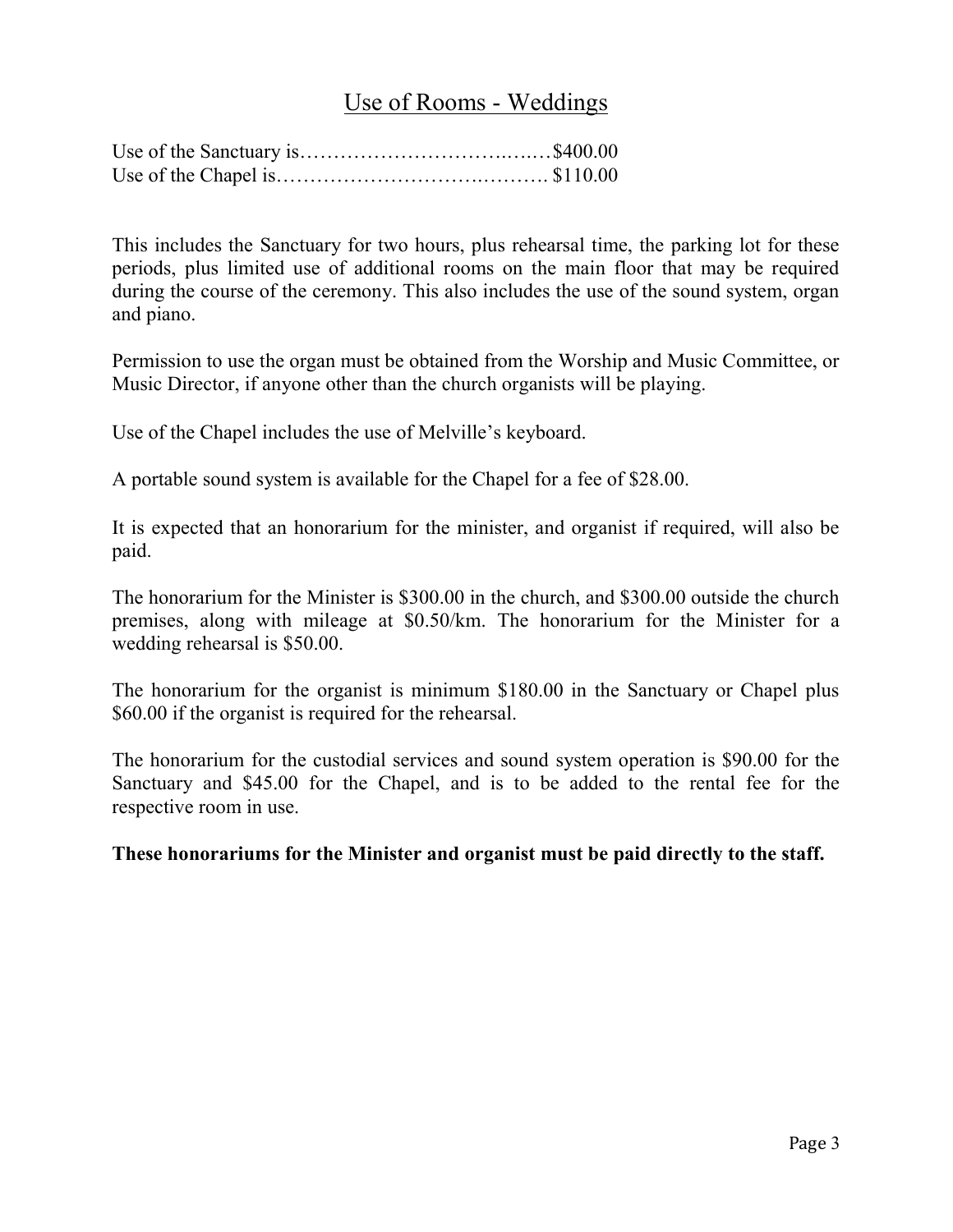## Use of Rooms - Funerals

This covers the use of the Sanctuary, organ, piano and sound system, plus limited use of any additional rooms that may be required.

Permission to use the organ must be obtained from the Worship and Music Committee, or Music Director, if anyone other than the church organists will be playing.

It is expected that an honorarium for the minister, and organist if required, will also be paid.

The honorarium for the Minister is \$300.00.

The honorarium for the organist is minimum \$180.00

The honorarium for the custodial services and sound system operation is \$90.00 for the Sanctuary and \$45.00 for the Chapel, and is to be added to the rental fee for the respective room in use.

These honorariums for the Minister and organist must be paid directly to the staff.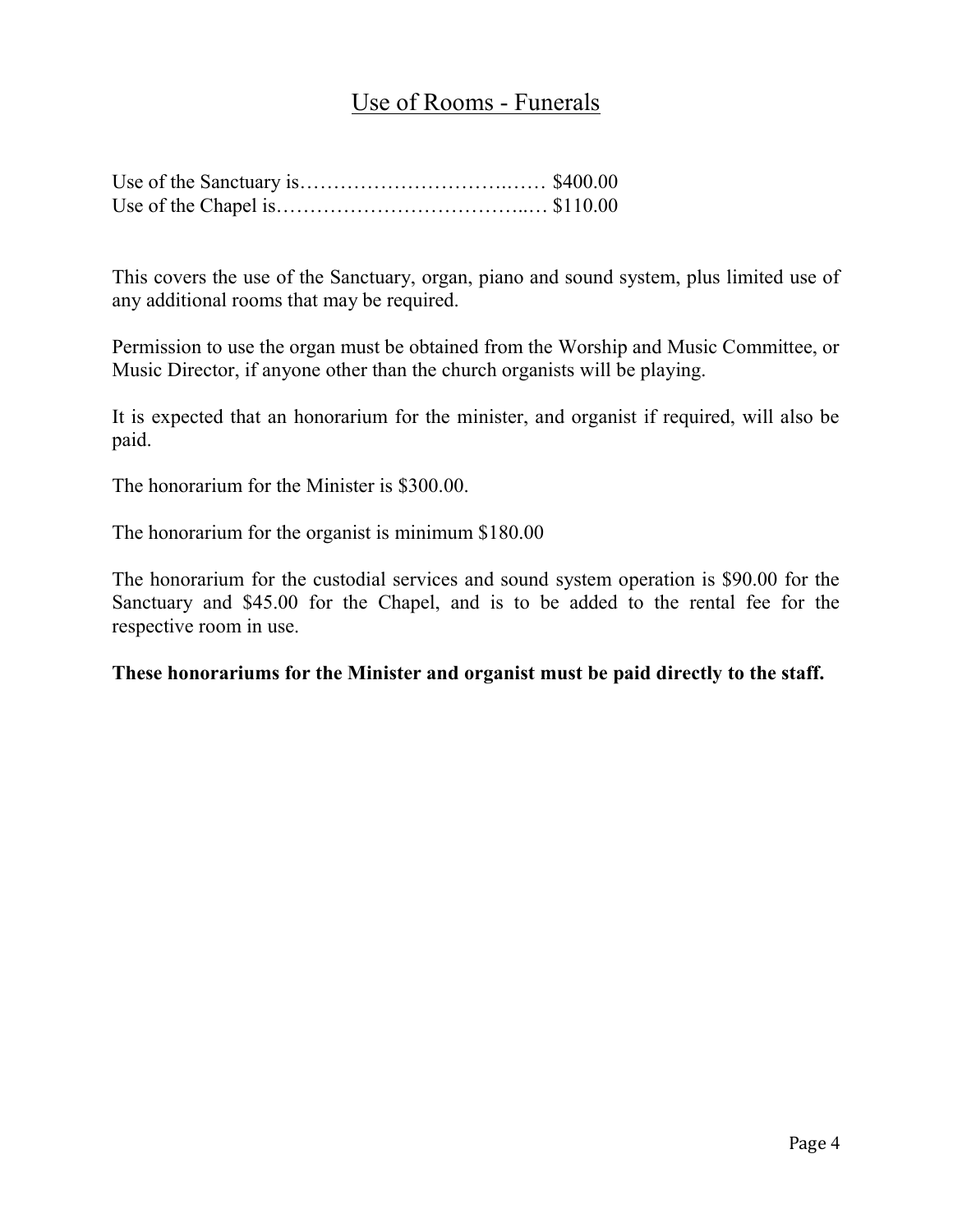## Use of Room Rates: General (Excluding Weddings and Funerals)

| Room          | Time Period         |                     |
|---------------|---------------------|---------------------|
| Sanctuary     | *Plus custodial fee | \$400.00<br>\$28.00 |
| Optional:     |                     |                     |
| -organ        |                     | \$55.00             |
| -piano        |                     | \$28.00             |
| -sound system |                     | \$28.00             |

Permission to use the organ must be obtained from the Worship and Music Committee, or Music Director, if anyone other than the church organists will be playing.

| Chapel                                                                                            |                                                    | \$110.00                       |
|---------------------------------------------------------------------------------------------------|----------------------------------------------------|--------------------------------|
| Parlour                                                                                           |                                                    | \$55.00                        |
| Parlour Kitchen (shared use)                                                                      |                                                    | \$28.00                        |
| Heritage Hall                                                                                     | (not available due to long term rental)            |                                |
| Fellowship Hall<br>-Lower                                                                         | * Plus custodial fee<br>Sound System (if provided) | \$110.00<br>\$28.00<br>\$28.00 |
| -Upper                                                                                            | $3 \text{ hrs.}$                                   | \$83.00                        |
| Main Kitchen (Fellowship Hall)<br>(Kitchen fee will be waived if catering is provided by the UCW) | * Plus custodial fee                               | \$55.00<br>\$28.00             |
| Other                                                                                             |                                                    | \$28.00                        |

- Each additional hour is charged at 10% of the applicable rate noted above.

- It is expected that the user will tidy the space after it has been used and leave the room the way they found it.

\* Custodial fees are to be added to the rental fee for the respective room.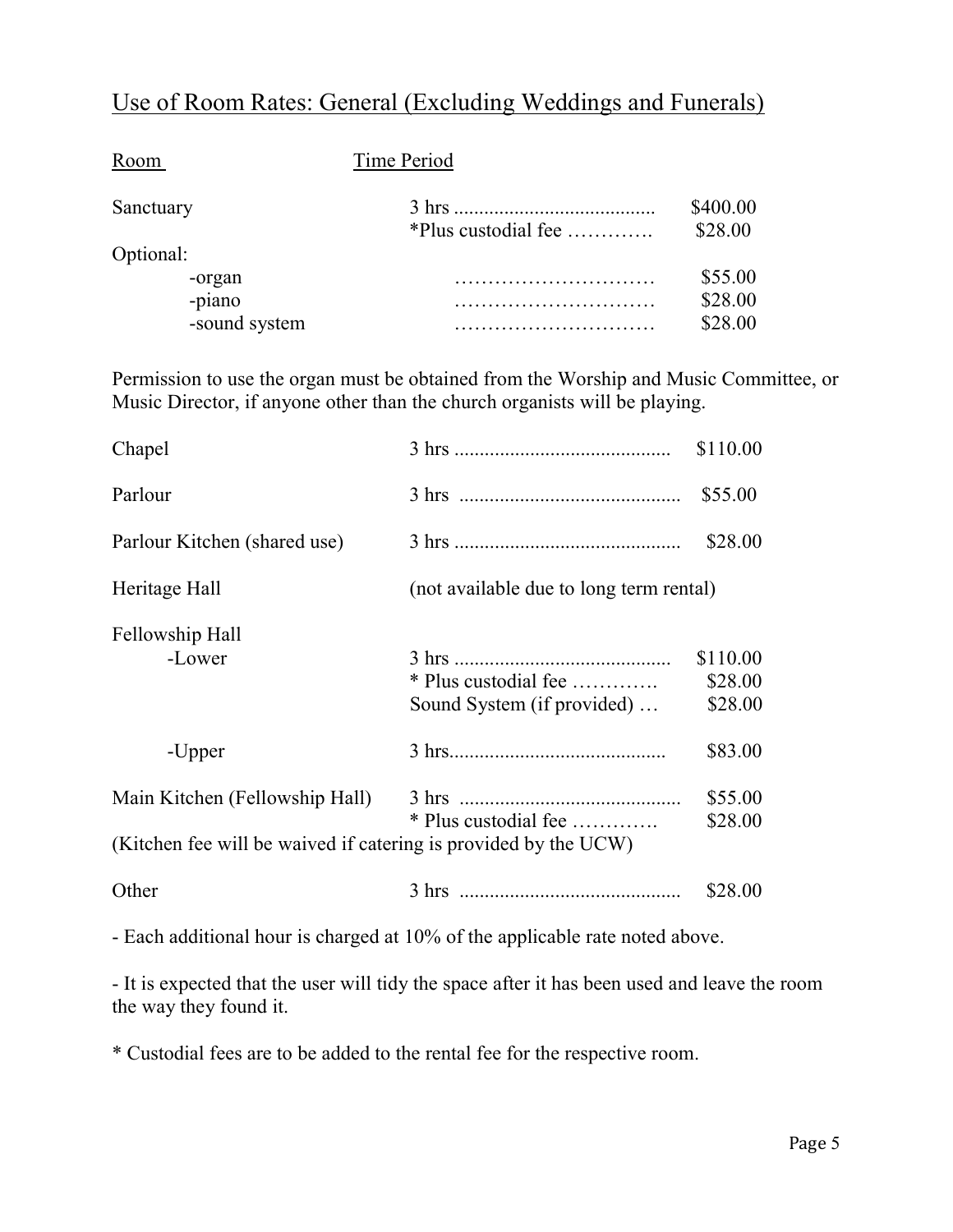## Use of Room Rates: Weekly, on an Ongoing Basis

#### 1. Non-profit groups and organizations:

Rate per room: \$18.00 per hour for the first hour, and \$13.00 per hour for additional hours.

#### 2. Small businesses and organizations:

Rate per room, excluding the Sanctuary: \$18.00 per hour.